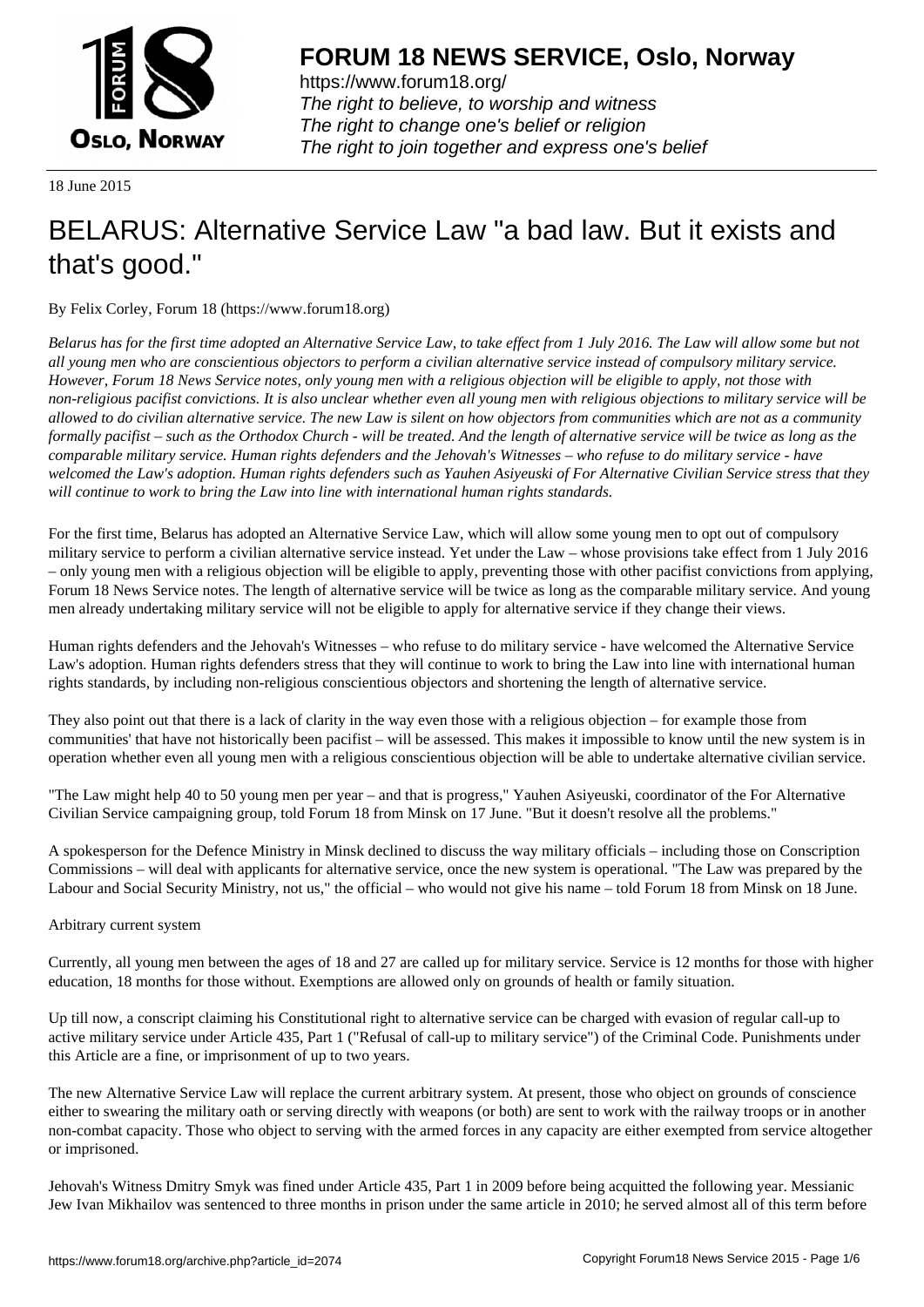automatically fell under an amnesty. Later criminal cases failed to reach court, though pacifist Andrei Chernousov was forcibly confined to a psychiatric hospital for five days in 2012 to establish if his convictions leading him to refuse call-up accorded with "norms of psychiatric health" (see Forum 18's Belarus religious freedom survey http://www.forum18.org/archive.php?article\_id=1997).

Young men may also be denied their right to freedom of religion or belief while conscripted. Youth Front activist Pavel Sergei – whose opposition to both the regime and military service is motivated by his Christian faith – was forcibly conscripted in November 2012. He was prevented from attending church during his service (see Forum 18's religious freedom survey http://www.forum18.org/archive.php?article\_id=1997)

Jehovah's Witnesses say since 2012 their young men have not been prosecuted. "We write dozens of certificates each year to say that individuals are in good standing in our community," they told Forum 18. "These certificates are currently accepted with no problem."

## International human rights obligations

The right to refuse to perform military service is part of everyone's right (whether or not they hold a religious belief) to freedom of thought, conscience and religion guaranteed in Article 18 of the International Covenant on Civil and Political Rights (ICCPR). Belarus ratified the ICCPR in 1976. This is stated in General Comment 22 on Article 18 of the ICCPR, by the then United Nations (UN) Human Rights Committee. International human rights law rulings have repeatedly underlined this (see a personal commentary, by Derek Brett of Conscience and Peace Tax International, on conscientious objection to military service and international law at http://www.forum18.org/Archive.php?article\_id=1597).

Until now Belarus - like Azerbaijan (see eg. F18News 26 May 2015 http://www.forum18.org/archive.php?article\_id=2065), Turkey (see eg. F18News 1 May 2012 http://www.forum18.org/archive.php?article\_id=1696) and the unrecognised entity of Nagorno-Karabakh (see eg. F18News 10 November 2014 http://www.forum18.org/archive.php?article\_id=2014) – has jailed conscientious objectors. But unlike Azerbaijan and Turkey, Belarus is not a member of the Council of Europe so its citizens have not been able to challenge such punishments to the European Court of Human Rights (ECtHR) in Strasbourg.

## Previous delays

Belarus' new Alternative Service Law has been discussed intermittently over many years. Attempts in 1992 and 2004 failed. A draft Law was withdrawn from Parliament in December 2013 almost as soon as it reached it (see F18News 3 February 2014 http://www.forum18.org/archive.php?article\_id=1923).

### The new Alternative Service Law

The current Law, and an associated Law amending other Laws to take account of the new alternative service, were prepared by the Labour and Social Security Ministry. They reached the lower chamber of parliament, the House of Representatives, on 6 February 2014. The two Laws passed their first reading only on 10 November 2014 and their second (and final) reading there on 13 May 2015. The upper chamber of parliament, the Council of the Republic, approved both Laws on 20 May.

Both laws were then sent to the Constitutional Court which, in separate decisions on 27 May (published on its website), ruled that they were both in conformity with the Constitution (see below). President Aleksandr Lukashenko signed them into law on 4 June and they were published on the government's legal website on 11 June. They come into force on 1 July 2016.

### - Civilian service

The new Alternative Service Law makes clear throughout that alternative service itself is under the control of the Labour and Social Security Ministry. Article 1 specifies that alternative service "is not connected with service in the Armed Forces of the Republic of Belarus, or other armed or military formations of the Republic of Belarus".

Article 4 identifies healthcare, social service, housing, agriculture, forestry, road building or railway maintenance as areas where those doing alternative service would be placed. Article 5 allows for those doing alternative service to be drafted in to tackle "natural or technogenic emergency situations".

Human rights defenders and religious communities have welcomed the civilian nature of and control over alternative service.

- Punitive service length

Article 19 of the new Law specifies that the length of alternative service is 24 months for those with higher education and 36 months for those without. Nowhere is it explained why the term of alternative service is twice the length of military service.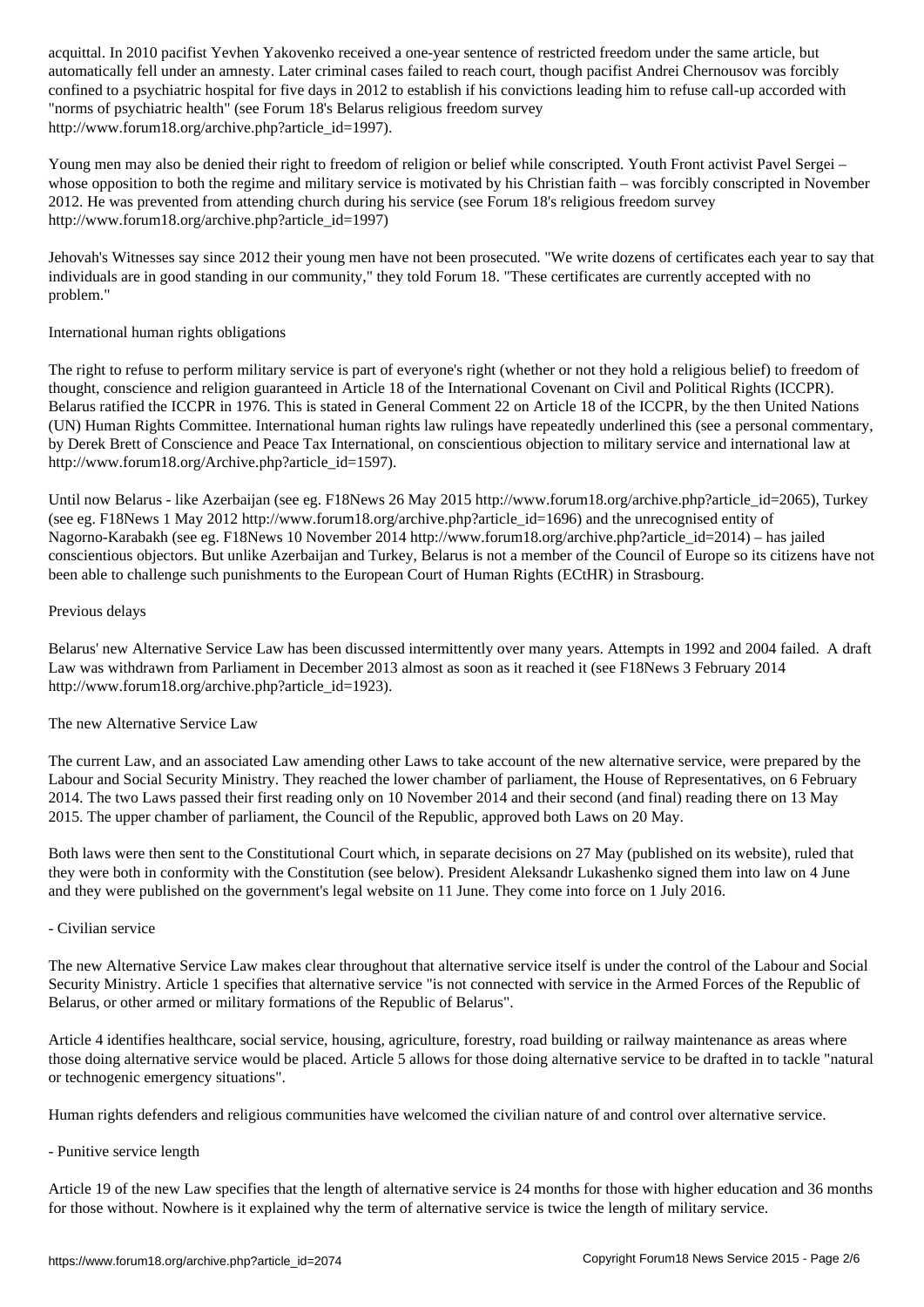Jehovah's Witnesses acknowledged to Forum 18 that the difference in the length of service is "not good", but noted that "our young men will agree to this". They point out that all young men are being called up for service. "We're law-abiding people," one insisted to Forum 18 from Minsk on 11 June. "Our young men will be pleased to take up the opportunity to be of service to others."

#### - Only religious objectors

Article 3 of the new Law specifies that the only young men eligible to apply for alternative civilian service are those "who have personally declared that taking the military oath, bearing or using weapons, or direct participation in the production or servicing of weapons, ammunition or military equipment contradicts their religious convictions to such an extent that conducting military service becomes impossible".

Human rights defenders insist that alternative service should not be confined to those who have religious objections. "We believe that everyone who applies to do alternative service should be allowed to do it," Asiyeuski of For Alternative Civilian Service told Forum 18.

Elena Tonkacheva of the Lawtrend Legal Transformation Centre (who has been forced to leave the country) noted that under the Law, only young men "with particular religious convictions" would be able to apply for alternative service. "This directly contradicts current conceptions, under which it is enough for the citizen to declare that he holds humanitarian convictions which do not allow him to bear weapons and that pacifist principles are part of his essence," she told the EuroBelarus news agency on 14 May.

On 27 May, the Constitutional Court attempted to provide a justification of why only young men with religious objections are allowed under the new Law to be conscientious objectors (see below).

- Will even all religious objectors be eligible?

The new Law does not make clear whether – in future interpretations of Article 3 – Conscription Commissions will rule that a young man must be a member of a particular religious community known for its pacifist teachings, or whether all individuals who have a personal religious objection to armed service will be accepted for alternative service.

Under Article 16, Conscription Commissions or applicants are entitled to invite to Commission meetings considering individual applications representatives of religious communities or other organisations "who might give explanations on the substance of an application". It remains unclear what will happen if a member of the clergy of the same faith as the applicant argues that this particular faith does not support objection to military service.

Asiyeuski of For Alternative Civilian Service notes this lack of legal clarity on how Conscription Commissions will treat conscientious objectors. "The Law appears mainly designed for Jehovah's Witnesses and Protestants, who have strong pacifist traditions," he maintained. "I can imagine that Catholic clergy would speak up in support of young Catholics who oppose military service. But I doubt if Orthodox clergy would do so."

Fr Sergei Lepin, head of the Orthodox Church's Synodal Information Department, maintained that Orthodox theology does not exclude the use of force to defend oneself or others, with some reservations and certain limits. "Moreover, Orthodox theology considers radical pacifism incompatible with the teaching of the Scriptures – it is heresy," he insisted to Forum 18 from Minsk on 17 June. He described military service as a "sacrificial service to one's nation".

"For this reason," Fr Lepin added, "referring to Orthodox teaching to base one's desire not to serve in the army is the equivalent of referring to the Bible to justify refusal to pay one's taxes." He added that he regards conscription as necessary in view of poverty and force majeure. "I'm not saying that a person can't have reasons not to serve in the army on call-up. All I am saying is that references to Orthodoxy can't be such a reason."

By contrast, Fr Yuri Sanko, spokesperson for the Conference of Catholic Bishops, says that "of course" a priest summoned to a Conscription Commission would support a young Catholic's application to do alternative service. "Our lawyer is working on the issue of the new Law right now," he told Forum 18 from Minsk on 17 June.

Jehovah's Witnesses say they do not envisage any problems with the way Conscription Commissions will operate. They point out that currently their certificates supporting individuals unable to conduct military service are accepted with no problem. They add that they are preparing to write to all their congregations to explain the provisions of the new Law.

### - Military dominance of Conscription Commissions

Asiyeuski expressed concern about the composition of Conscription Commissions, which generally meet in the building of the local Military Conscription Office. He pointed out that although the deputy head of the Regional Executive Committee chairs the Commission for each young man called up, another representative is from the Military Conscription Office and the third is a doctor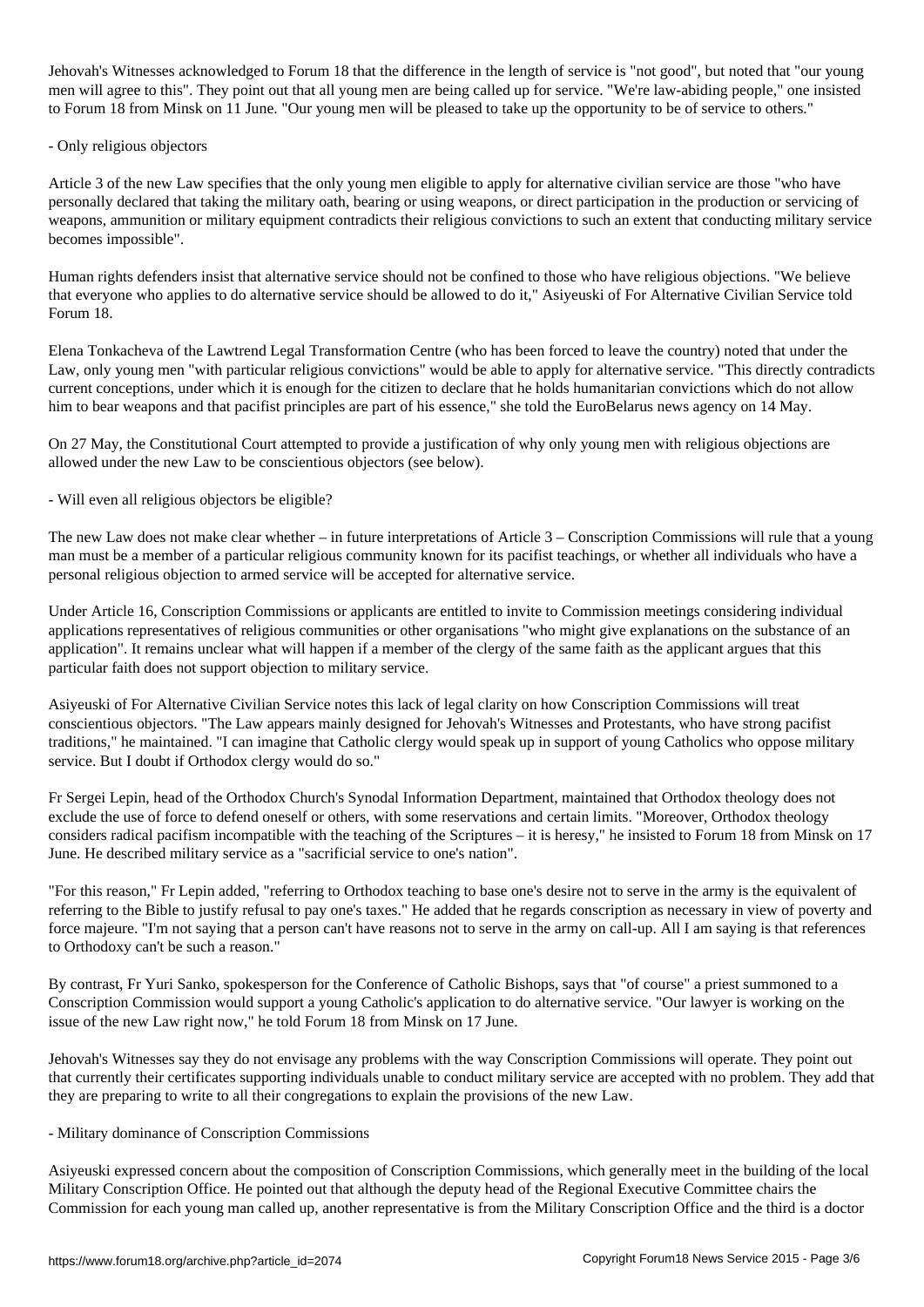"The Executive Committee chairs generally back decisions the Military Conscription Office wants," Asiyeuski told Forum 18. "We would like such Commissions to be entirely independent of military structures."

The spokesperson for the Defence Ministry insisted to Forum 18 that local Executive Committees control Conscription Commissions, not Military Conscription Offices.

- Challenging rejections

Those unhappy with a Conscription Commission decision (such as rejection of an alternative service application) may appeal against the decision to the Regional Conscription Commission or a court, according to Article 17 of the new Law.

- No change of mind during military service

The new Law makes no provision for a young man conducting military service or reserve service to change his mind once that service has begun. Article 15 states that eligible individuals seeking to do alternative service must lodge their applications in writing no later than 10 days before the end of the conscription period for military service or reserve service.

The Law makes no mention of any eligibility to apply for transfer to alternative civilian service, once service has begun, if a young man has changed his convictions.

"We don't recall any cases of young men changing their convictions during their service," Jehovah's Witnesses told Forum 18.

Asiyeuski of For Alternative Civilian Service says he knows of no one in recent years already serving in the armed forces who has publicly expressed a demand to stop serving in the military on grounds of conscience. "It would be futile," he said. "Once conscripts have sworn the military oath they can't change their mind. The only way out of military service is on health grounds."

The Defence Ministry spokesperson had put the phone down before Forum 18 was able to ask how many young men conducting military service each year developed conscientious objections during their service. Forum 18 was also unable to ask what will happen in such cases after the new Law's provisions enter into force in July 2016.

- Military record after service

Article 30 specifies that those who have completed alternative civilian service are recorded by Military Conscription Offices in a Military Reserve Register. Individuals are also issued with a military statement that notes that they have conducted alternative service.

Jehovah's Witnesses say they are not too concerned that their young men will be listed in a register maintained by Conscription Offices. "Our young men are already on such registers," they pointed out to Forum 18. "This doesn't mean any individual has to fight. If they put names in an official category that's up to them. We would only be worried if they try to make us do something which is against our conscience."

Similarly, Asiyeuski of For Alternative Civilian Service said he was not worried if names of those who have completed alternative service are put on a Conscription Office-maintained register.

In some countries individuals known not to have conducted military service face official or social discrimination, human rights defenders and religious communities have told Forum 18 that they do not think this will be a problem in Belarus.

### Constitutional Court rules against non-religious pacifism

In its 27 May ruling backing the Alternative Service Law, the Constitutional Court pointed to Article 57 of the 1994 Constitution. This states: "Defence of the Republic of Belarus is the obligation and sacred duty of a citizen of the Republic of Belarus. The procedure for undergoing military service, and the bases and conditions for exemption from military service or the substitution of it by an alternative are determined by law." However, no legal mechanism regulating alternative civilian service was introduced.

The Constitutional Court noted that the adoption of an Alternative Service Law was a "necessity" to end this gap between the Constitutional offer of an alternative service and the law. The Constitutional Court has since May 2000 repeatedly called for the adoption of an alternative service law (see F18News 3 February 2014 http://www.forum18.org/archive.php?article\_id=1923).

The Constitutional Court also claimed on 27 May 2015 that Belarus is committed to international human rights obligations, including to freedom of religion or belief under the 1948 Universal Declaration of Human Rights and the ICCPR. However, despite expressly recognising an individual's right to "hold or adopt a religion or conviction of one's choice" and to exercise the right, as set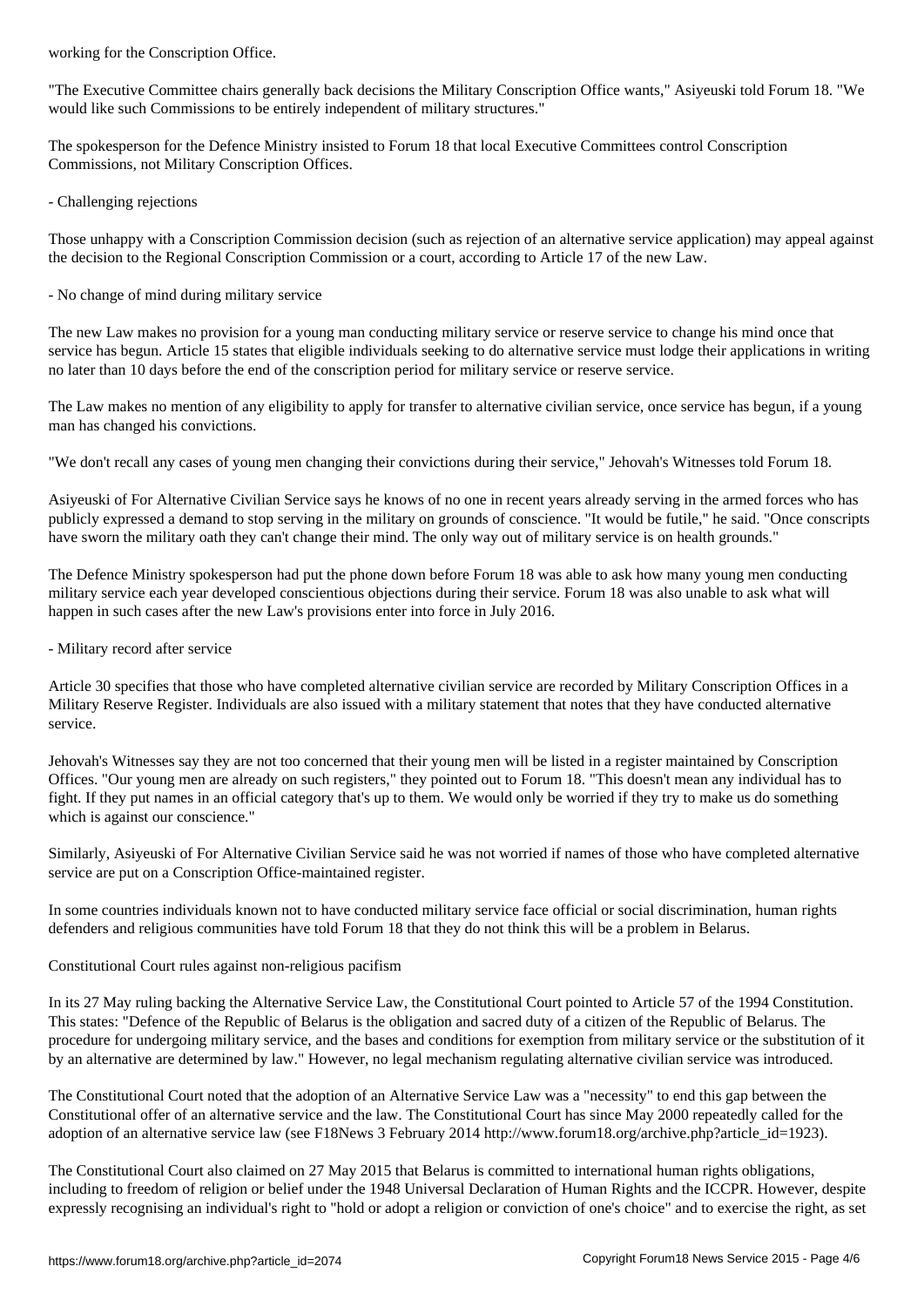objection to serving in the armed forces.

(Serious domestic legal and practical obstacles exist to exercising freedom of religion or belief in Belarus - see Forum 18's Belarus religious freedom survey http://www.forum18.org/archive.php?article\_id=1997.)

The decision to allow a young man to perform alternative service, the Constitutional Court insisted, "depends on the depth of the religious convictions of the citizen, making it impossible for him to undertake military service. The lawmaker does not connect the right to substitute an alternative service for military service only with the fact of being in a religious organisation or other, in particular, pacifist convictions."

The Constitutional Court claimed in its support the 7 July 2011 ECtHR judgment in the case of Armenian Jehovah's Witness conscientious objector Vahan Bayatyan (Application no. 23459/03). The ECtHR ruled that the state's refusal to offer Bayatyan an alternative to compulsory military service and punishment of him for refusing to serve in the armed forces violated his rights under Article 9 ("Freedom of thought, conscience and religion") of the European Convention for the Protection of Human Rights and Fundamental Freedoms (ECHR) (see F18News 7 July 2011 http://www.forum18.org/archive.php?article\_id=1591).

After the ECtHR judgment, Armenia introduced a genuine alternative civilian service (see F18News 28 November 2013 http://www.forum18.org/archive.php?article\_id=1901). This seems to have been functioning without problems.

To support its argument, Belarus' Constitutional Court quoted part of the ECtHR judgment that only "opposition to military service, where it is motivated by a serious and insurmountable conflict between the obligation to serve in the army and a person's conscience or his deeply and genuinely held religious or other beliefs, constitutes a conviction or belief of sufficient cogency, seriousness, cohesion and importance to attract the guarantees of Article 9 [of the ECHR]".

The Constitutional Court did not explain why it does not think it that non-religious conscientious objection to military service meets the ECtHR's criterion of "deeply and genuinely held .. other beliefs".

Demands to bring new Law into line with international standards

In May and June, both before the new Law's final adoption, veteran campaigners for the right to perform alternative civilian service gave public comments.

On 14 May, the day after the Alternative Service Law completed passage in the lower house of Parliament, Tonkacheva of Lawtrend welcomed progress on it after 21 years when "Belarusian citizens were deprived of the direct constitutional right to undertake alternative civilian service".

She told the EuroBelarus news agency that preparation of the Law came "despite the opposition of the power structures and despite the institutions that dominate in the Belarusian state sector, and thanks to the initiative of civil organisations".

Tonkacheva argued that civil society should push for further amendments to the Alternative Service Law to "humanise" it and bring it into line with international norms. She told EuroBelarus news that this might take five to seven years to achieve.

Asiyeuski of the For Alternative Civilian Service campaigning group was equally concerned about some provisions of the new Law. "Well it's here, the Law's been adopted," he noted on his VKontakte page on 11 June, the day of its publication. "So many years of work resulted in .. the Law. A bad law. But it exists and that's good."

Asiyeuski similarly said that efforts should continue for the Law to be amended. "That will be difficult though, given the absence of pro-democratic lawmakers from Parliament," he told Forum 18. (END)

For a personal commentary by Antoni Bokun, Pastor of a Pentecostal Church in Minsk, on Belarusian citizens' struggle to reclaim their history as a land of religious freedom, see F18News 22 May 2008 http://www.forum18.org/Archive.php?article\_id=1131.

For more background information see Forum 18's Belarus religious freedom survey at http://www.forum18.org/Archive.php?article\_id=1997.

Full reports on freedom of thought, conscience and belief in Belarus can be found at http://www.forum18.org/Archive.php?query=&religion=all&country=16.

A compilation of Organisation for Security and Co-operation in Europe (OSCE) freedom of religion or belief commitments can be found at http://www.forum18.org/Archive.php?article\_id=1351.

Follow us on Twitter @Forum\_18 (http://twitter.com/forum\_18)